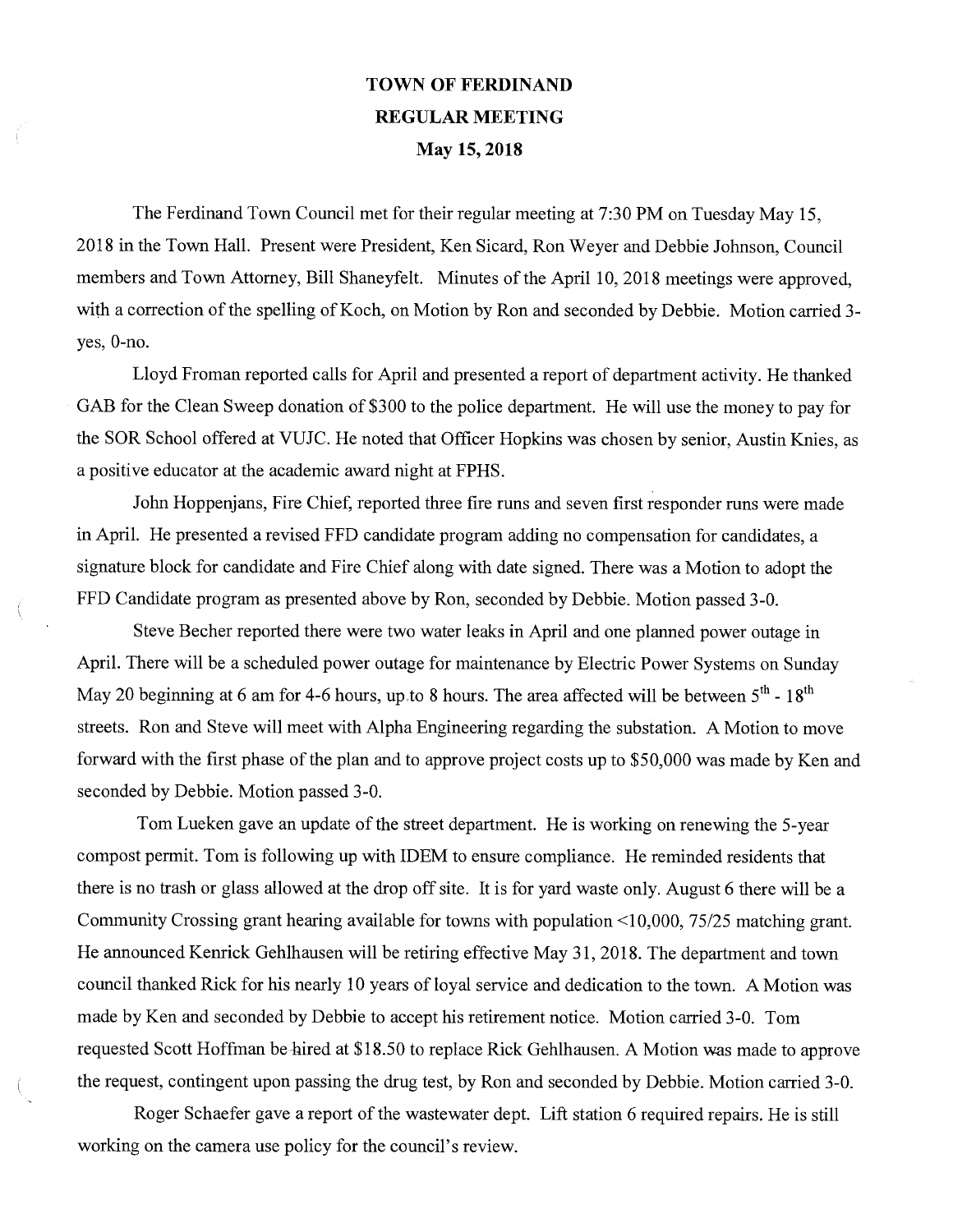Matt Weyer, Park Board President, gave a park update. There was discussion of the sale/disposal of the used rubber playground surface. The Heimatfest is scheduled for June 15 & 16. The park will officially open the disk golf and the musical park and formally thank the major donors.

Chris James gave an update of Dubois County Leadership Academy. He requested New Focus HR Consulting be hired to put together a new Personal Policy Handbook at a cost of \$4,000, \$2,000 up front and \$2,000 upon completion, and an annual fee of \$125 for updates. Job descriptions will be included. The process should take 4-5 weeks. A Motion was made to approve the request by Ron and seconded by Deb. Motion passed 3-0.

Ed Cole spoke on behalf of Dubois Strong about the workforce social media campaign.

Rachel & Brent Waninger requested the release of the License or Permit Bond No Q887460104 related to the demolition of their vacant home at 710 Main Street. After discussion, a Motion was made by Debbie and seconded by Ron to release the bond. Motion carried 3-0.

Brian Dale and Mike Cummings spoke on behalf of the Ferdinand Economic Development Commission. They introduced a Proposed Street Construction Loan Fund to help facilitate development. They requested the street department's budget include \$50,000 to loan to businesses for street and road construction. The council will take their suggestions under advisement. The item will be included the agenda next month.

Roger requested the purchase of a Slinger to spread sludge on fields. The used price is \$12,900. He said it would last 15 years as it would only be used for a short period in the spring and the fall. He noted it would reduce overtime hours. After discussion, a Motion was made by Ken and seconded by Ron to approve the purchase, with the stipulation that Roger look into and report on landfill options and related costs. Motion carried 3-0. He reported the road is showing signs of degradation. He feels we are holding back enough funds to remedy.

John Hoppenjans gave an update of the fire truck. It will be ready for a mid June delivery. The old fire truck will then be for sale.

Matt Weyer, Park Board President, gave a report on the Old Town Lake project. They are looking at a completion date of first quarter of 2020.

Tom Lueken gave an update of the W.  $23<sup>rd</sup>$  St. Project. There is a preconstruction meeting on May 21, 2 pm at the town hall. June 18 is the start date with completion scheduled for the first week of September.

Schaefer and Becher gave an update-of the utilities for the Sisters Project. James gave an update of the Rickelman fence construction. Tom gave an update of the Senior Citizen 's door installation scheduled with Thomas Glass.

 $\left(\right)$